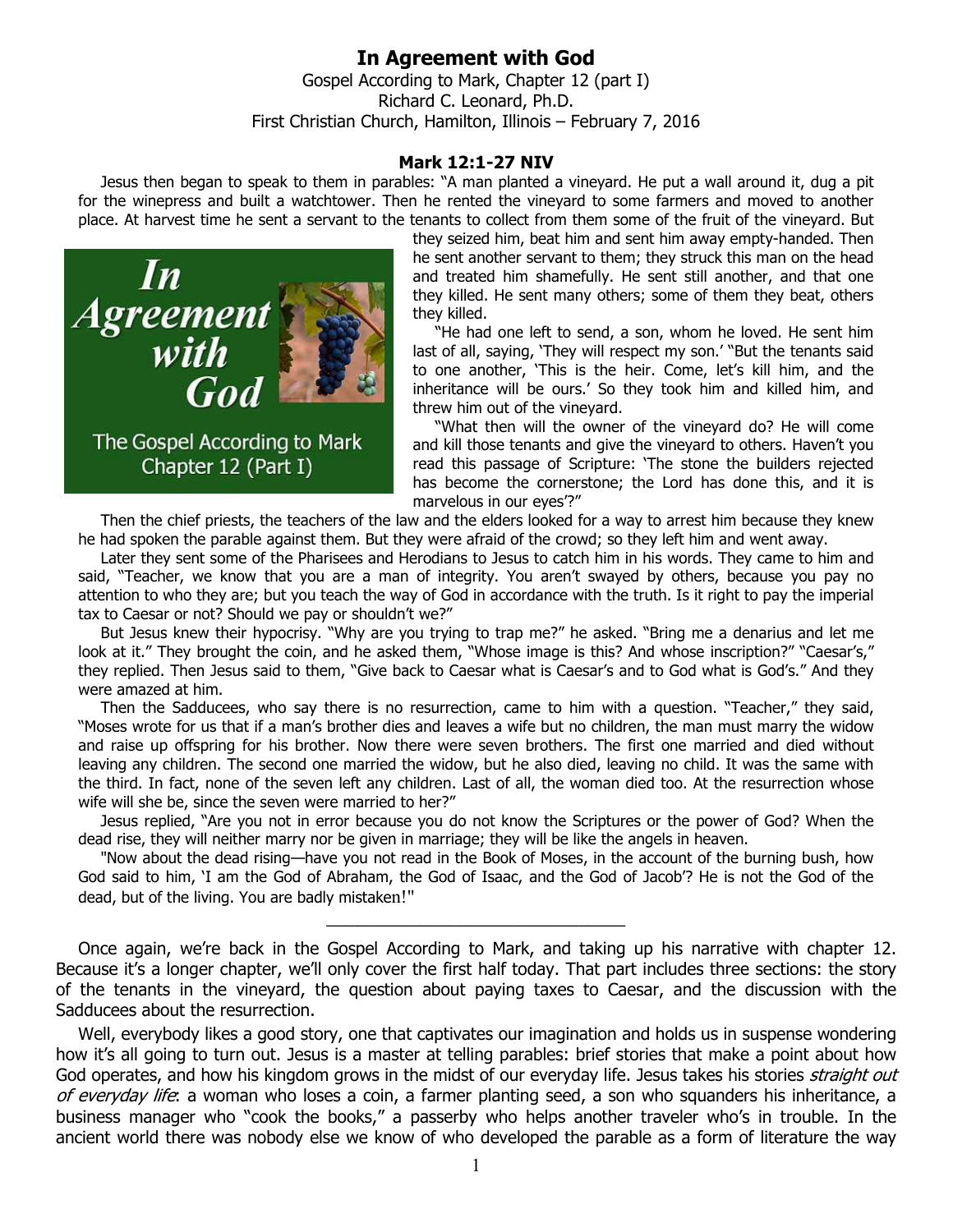Jesus did — for his parables *are* literature, even if they weren't written down till a generation later, after they had been translated from Aramaic into Greek and served as source material for Mark and the other Gospel writers.

In our reading today, Jesus tells a story about some tenant farmers who acted foolishly, even wickedly, and got themselves into big trouble. You all know how tenant farming works (and there are people in this congregation who have been tenant farmers). The farmer works the land and grows the crop for the owner, and when the harvest comes in they split the proceeds in whichever proportions they've contracted for. But these tenants, who were entrusted with a vineyard, wanted all the profits for themselves. So when the owner sent his representatives to collect what was coming to him, the tenants abused them or even murdered them. Finally the owner sent his son, believing the tenants wouldn't refuse him. But the tenants got it into their head, somehow, that if they killed the owner's son *they* would inherit the vineyard. So they



by parables." - Mark 4:2

murdered him, and threw his body out of the vineyard. As a result, says Jesus, the owner "will come and destroy those tenants, and give the vineyard to others" (12:9). To drive home his point, Jesus quotes from Psalm 118: "The stone the builders rejected has become the cornerstone; the LORD has done this, and it is marvelous in our eyes" (Psalm 118:22-23).



"He had one left to send, a son, whom he loved. He sent him last of all, saying, 'They will respect my son.' But the tenants said to one another, 'This is the heir. Come, let's kill him, and the inheritance will be ours.'" - Mark 12:6-7

Some parables aren't obvious, like the parable of the sower and the four soils in Mark, chapter 4. The meaning isn't supposed to be obvious; Jesus says, "He who has ears, let him hear," and he has to explain it to his disciples. But you didn't have to be a rocket scientist (or the ancient equivalent) to figure out who the parable of the tenants is talking about. Jesus has just been tangling with the religious authorities in Jerusalem, disrupting the trade in the Temple and then refusing to tell them by what authority he's doing such things. And these people weren't dumb. They understood only too well that Jesus was comparing *them* to the wicked tenant farmers. I said that everyone likes a good story  $-$  but there are exceptions, and these folks certainly didn't like this story.

The vineyard is a biblical symbol for Israel, the people the Lord chose to take his name to all nations. The prophet Isaiah begins what we call his chapter 5 with his "Song of the Vineyard," and he concludes, "The vineyard of the LORD Almighty is the nation of Israel, and the people of Judah are the vines he delighted in. And he looked for justice, but saw bloodshed; for righteousness, but heard cries of distress" (Isaiah 5:7). By the way, those are wordplays in Hebrew: the Lord looked for *mishpat* (justice) but only found *mishpach* 

(bloodshed); he looked for tzedaqah (righteousness) but heard only tze'agah (a cry of distress). The Lord's vineyard hasn't been fruitful, it hasn't produced the fruit the Lord had planted it for, which was to extend the way of the Lord to all people and be a blessing to them.

Jesus builds on Isaiah's image, but instead of making puns he tells a parable. The managers of the vineyard are scheming to keep its produce for themselves, and not give the owner what he expects of them. The apostle Paul, in Romans 3:2, states that the Jews have an advantage "because the Jews have been entrusted with the very words of God." But to be *entrusted* with something means you're taking care of it *for someone else's benefit*. The gospel of the



"The vineyard of the LORD Almighty is the nation of Israel, and the people of Judah are the vines he delighted in. And he looked for justice, but saw bloodshed; for righteousness, but heard cries of distress." - Isaiah 5:7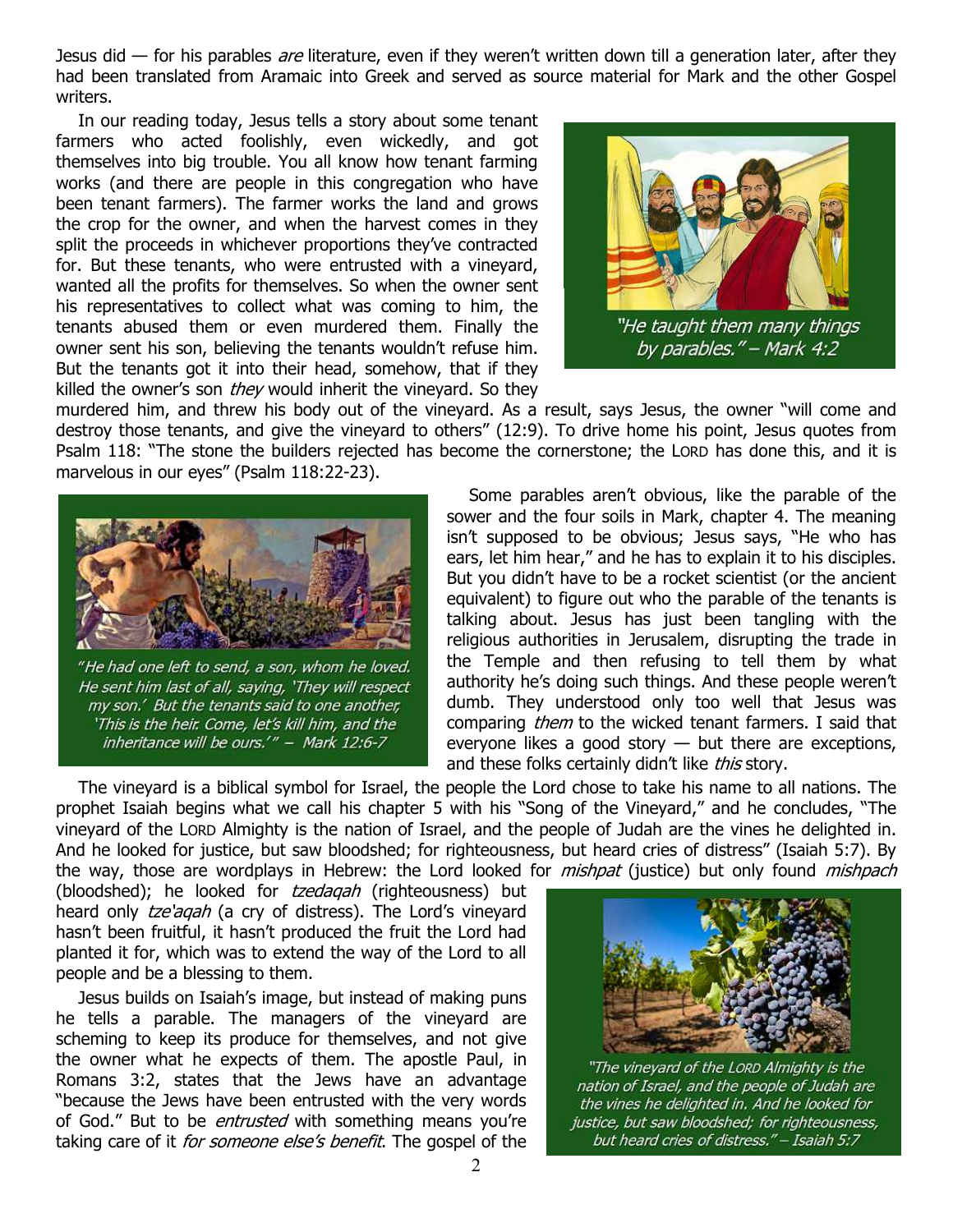kingdom of God is a message of rescue and deliverance for all people. Instead, the leaders of Jesus' Jewish community — chafing under the domination of Roman power — have taken that message as a warrant for exclusiveness and privilege for their own community. The people in charge of the vineyard haven't lived up to the agreement the owner has made with them.

As a result, the Lord will do away with those faithless tenants and place the vineyard, that word of deliverance and the community it forms, into the hands of others. The good news of God's presence, and the life he has for all who come to him, was to pass from the hands of the Jerusalem authorities and be taken forward by other Jewish people not belonging to the "elite" (and let's recall that almost all the earliest Christians were Jews), and eventually by Gentiles, people of other ethnic groups. That was not a story those Jerusalem authorities wanted to hear, and Mark tells us that the chief priests, "teachers of the law," and elders looked for a way to get Jesus arrested.



"The stone the builders rejected has become the cornerstone; the LORD has done this, and it is marvelous in our eyes." - Psalm 118:22-23

Indeed, when Jesus quoted the Psalm, "The stone the builders rejected has become the cornerstone," this seemed like an obvious reference to himself as the foundation stone upon which God's new community would be built. Did Jesus see himself as the *son* in his parable, the son of the vineyard owner whom the wicket tenants would kill and cast out? There are plenty of indications in the Gospels that Jesus knew the price he would have to pay to get his message across, and in his humanity he wrestled with that destiny even into the Garden of Gethsemane. As the Letter to the Hebrews puts it, "During the days of Jesus' life on earth, he offered up prayers and petitions with fervent cries and tears to the one who could save him from death" (Hebrews 5:7). We should never picture Jesus just floating through Galilee

and Judea as some kind of robot or disembodied spirit unaffected by the opposition he was running up against. He was a human being, with feelings, like you and me. We won't understand and appreciate the Gospel story unless we remember how Jesus had to struggle with his own concerns about who he is, what God is doing through him, and how God's going to do it. In the parable of the tenants we get another hint of that weighty question that hangs over his ministry, until Jesus himself hangs upon the cross of Calvary.

 What's our stewardship of the "vineyard" we've been entrusted with? As a church we do many good things that benefit people in our community and in other places. Are we careful to do these things because of our faithfulness to the calling of the Lord, and not be doing them to bring glory to ourselves? And as individual believers, do you and I serve the Lord because we want to be faithful to the agreement he has made with us, or do we practice our faith because it *makes us feel good* about ourselves? Yes, I understand that our motives in working our "vineyard" are often mixed motives — we're only human, after all. But maybe we should always

be asking these questions, lest we  $-$  as individuals and as a  $church$  — should experience the same judgment from the owner of the vineyard as the tenants in Jesus' parable.

We need to move on to the second part of our passage from Mark 12, the question about paying taxes to Caesar. The taxes levied by the Roman emperor were a cause of great resentment on the part of the Jewish people. Although they were living in their ancestral land of Israel, they felt they were still in exile because they were under the domination of a foreign power. The Roman taxation system worked like this: a local person contracted with the government to pay a certain amount in taxes, and then he collected the money from his fellow townspeople. Such a man was called a publican. If he collected more than he



owed the government, he got to keep the excess, and some publicans became wealthy. Of course, their fellow Jews hated them because they were collaborators with the resented Roman occupation. But one of Jesus' disciples, Levi, had been a publican, and Zacchaeus was another one who met up with Jesus, responded to his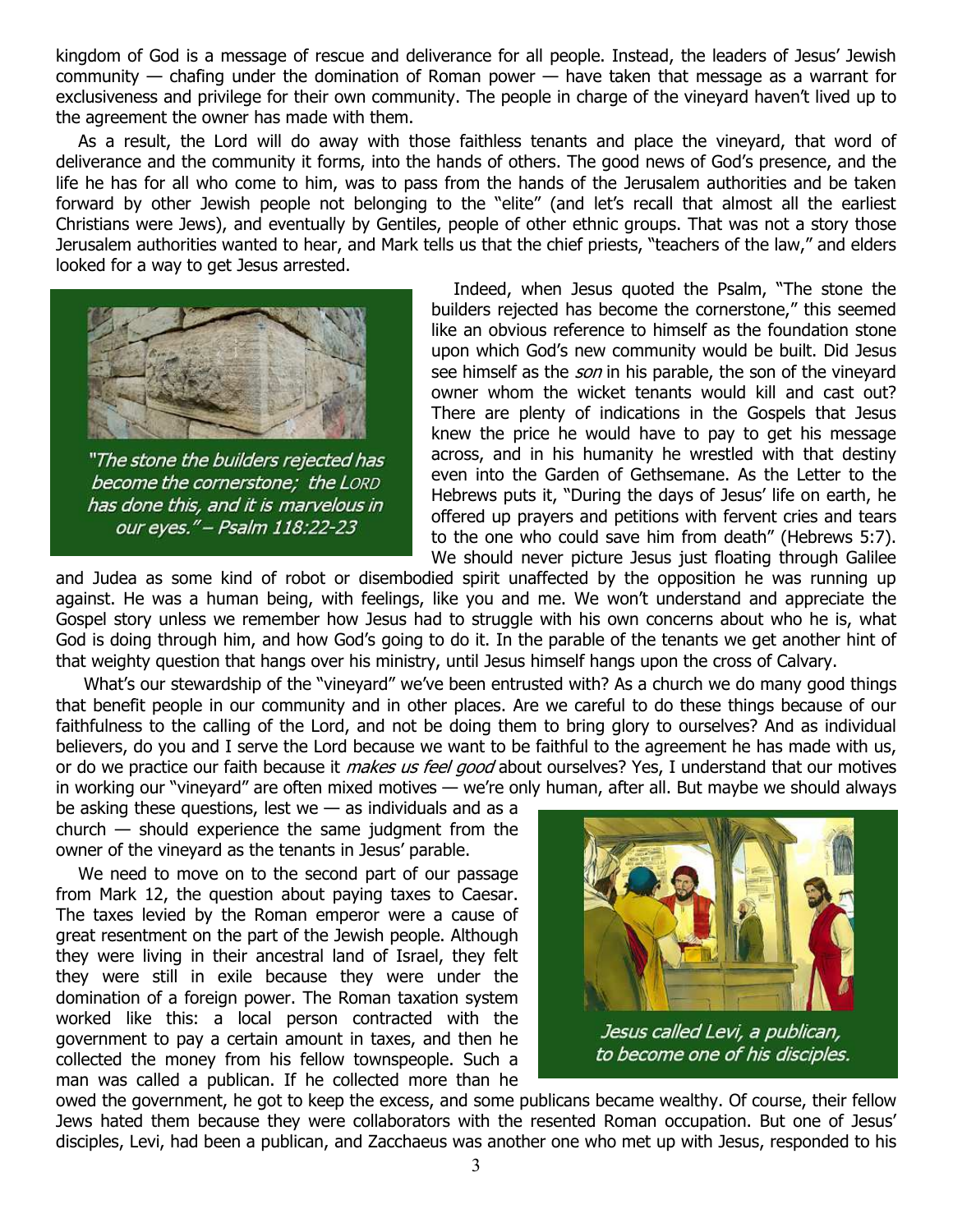message about the kingdom of God, and gave half his wealth to the poor and made recompense to those he had bilked.

In this incident, Jesus' adversaries want to trap him with a trick question, soft-soaping him in the process: "Teacher, we know that you are a man of integrity. You aren't swayed by others, because you pay no attention to who they are; but you teach the way of God in accordance with the truth. Is it right to pay the



"Why are you trying to trap me? Bring me a denarius and let me look at it." - Mark 12:15

imperial tax to Caesar or not?" (Mark 12:14). Jesus, of course, knows what they're up to. If he says No, he gets in trouble with the Roman authorities. If he says Yes, he loses credibility with his fellow Jews. So Jesus does what he always does in such situations: he replies with another question. Asking them to show him a coin, he says, "Whose image and inscription are on this coin?" Of course, they are Caesar's. So Jesus replies, "Give back to Caesar what is Caesar's and to God what is God's."

Sometimes this saying of Jesus has been taken the wrong way, as if Jesus is teaching that some things belong to God  $-$  the "spiritual" things  $-$  but other things, most of what concerns our daily life, come under the authority of the state and its rulers. This is called the "two kingdoms" theory, and it

has been used to justify complacency on the part of Christians toward the unjust policies of their government. Justice is the cornerstone of biblical ethics; any reading of the prophets of Israel will demonstrate that. The biblical words we translate into English as "righteousness" could just as accurately be translated "justice." So what is Jesus saying in his response to those who're testing him about paying taxes to Caesar?

Picture the scene. Here's Jesus, or one of his questioners, holding up a coin with Caesar's image and inscription. And Jesus is saying, "Give to Caesar what belongs to Caesar, and to God what belongs to God." What belongs to Caesar in this picture? Just a pitiful coin, a denarius worth a day's wages. What belongs to

God in this picture? The *man* holding the coin, the other people looking on, the earth they're standing on, the sunny sky above and what can't be seen beyond the blue sky  $-$  the moon and planets of our solar system, billions of stars in our galaxy, the 200 billion-plus galaxies in this vast universe. Let Caesar have his measly coin, Jesus is saying; everything else belongs to God and we're responsible to him for how we deal with it or use it, according to the agreement God has made with us.

Paul, in Colossians, speaks of Jesus as "the image of the invisible God, the firstborn over all creation. For in him all things were created: things in heaven and on earth, visible and invisible, whether thrones or powers or rulers or authorities; all things have been created through him and for



him" Colossians 1:15-16). And in Ephesians, he reminds us that God has "placed all things under his feet and appointed him to be head over all things for the church." As followers of Jesus and members of his body, we can never surrender to the state the control of every aspect of our lives, for our lives don't belong to Caesar but to the Creator of all things. Government has its proper role under God, and as good citizens we vote, pay our taxes, and obey laws that contribute to an orderly and just society. But when government intrudes into areas where it doesn't belong, we have a duty to question that intrusion because the rest of life belongs to God, and Jesus the Son of God is our Head. (For example, I was reviewing the latest Illinois statutes and one of them forbids therapists from converting a homosexual client to a heterosexual orientation, or calling homosexuality an abnormality. God, in his Word, has told us what *his* policy is about that subject, and the state has no business telling a Christian counselor what he or she should consider pathological behavior.)

That's the point Jesus is driving at in responding to the question about paying taxes to Caesar. But he knows his questioners are hypocritical, trying to "butter him up" to put him off his guard: "Teacher, we know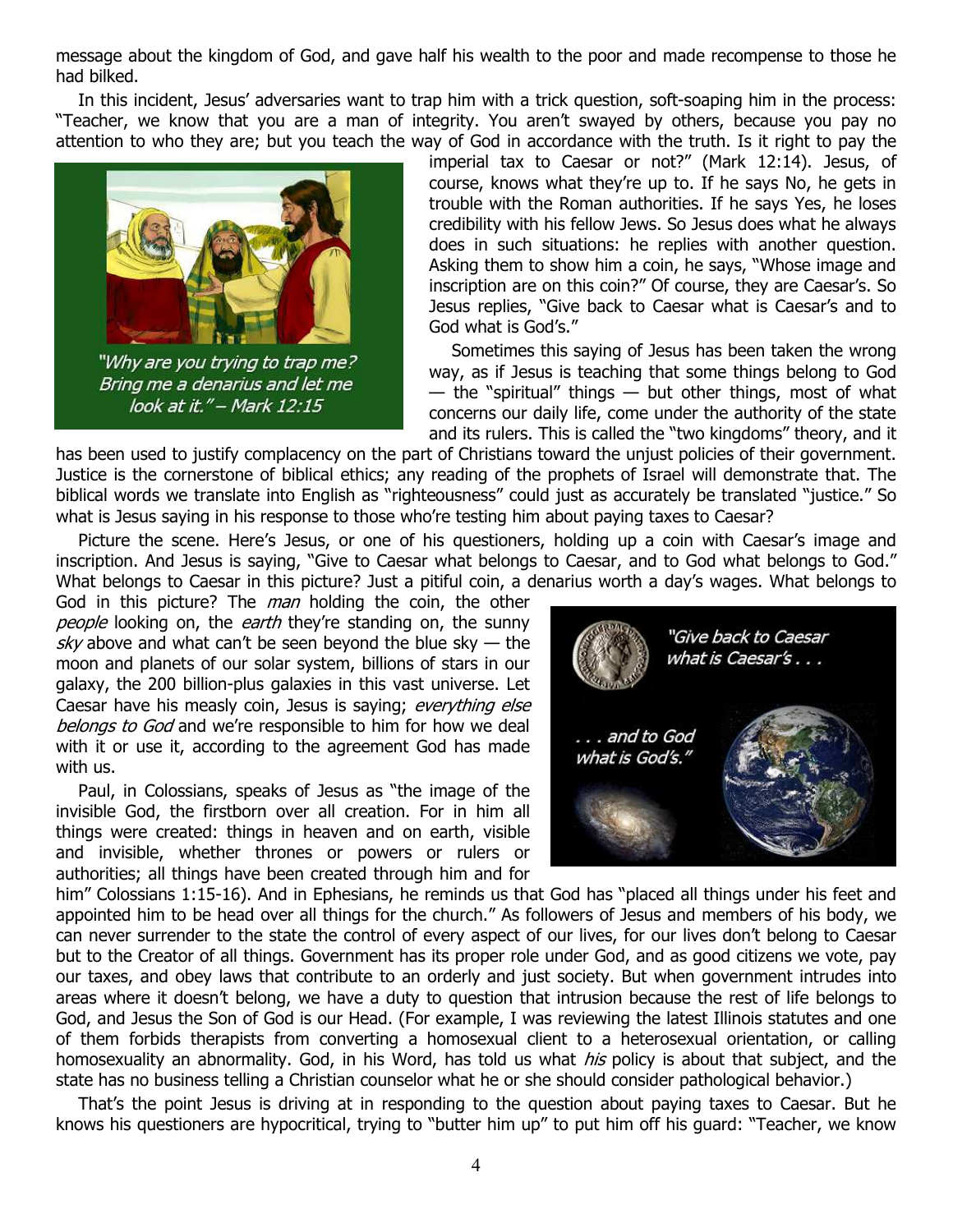you're a man of integrity; you teach the true way of God." Who's asking Jesus the question? Mark says it was a group made up both Pharisees and Herodians — that is, both teachers who stood for strictly following the traditions and the laws of Moses, and others who collaborated with Rome as client rulers and often lived more like Gentiles than like Jews. Opposition to Jesus creates strange bedfellows, for these two groups normally despised each other. And when Jesus asks for a coin, they produce one with Caesar's image on it  $-$  a flat contradiction of Moses' law against graven images. The Jews hated these Roman images, yet they're carrying one around in their own purse, the evidence against their sincerity.



"Teacher, we know that you are a man of integrity. . . . You teach the way of God in accordance with the truth. Is it right to pay the imperial tax to Caesar or not?" - Mark 12:14

That's something we all need to watch in ourselves, isn't it? Do we say we believe one thing, and then by our actions reveal that we really believe something else? Do we sing, "I am thine, O Lord, I have heard thy voice" — and then fill our ears with a hundred other voices from TV, radio, the Internet, or people we know, instead of the Word of God? Do we sing, "Take my silver and my gold, not a mite would I withhold"  $$ and then skimp on our giving to support the work of God? Do we sing, "I know who holds tomorrow" — and then worry about what's going to happen to us next week or next year? Worst of all, perhaps, do we pray, "Forgive us our debts, as we forgive out debtors" — and then hold on to resentment toward someone we believe has wronged us? The questioners of Jesus didn't really believe what they were saying about

him, and they didn't really believe what they pretended to believe about following the law of God. Let's not be like them  $-$  just saying.

Now we'll take up the third section of our reading from Mark 12, the Sadducees' question about the resurrection. The Jewish community in which Jesus did his work was a diverse community; they didn't all have the same beliefs, expectations, or lifestyle. The Sadducees were the priests who ran the Temple, and their name "Sadducee" comes from Zadok, the high priest of King Solomon's time. Unlike the Pharisees, they didn't accept the writings of the prophets of Israel like Isaiah, Jeremiah and the rest. Their Bible was limited to the five books of Moses. Partly because of that, and partly because they followed a lifestyle more like the prevailing Greek culture, they didn't accept the idea of resurrection from the dead. As someone has said, "The Sadducees didn't believe in the resurrection  $-$  so they were sad, you see."

A group of Sadducees came to Jesus trying to disprove the idea of the resurrection. Now we need to understand, first of all, what resurrection meant to the Jews who believed in it, like Jesus and the Pharisees — and what it means everywhere in the New Testament. Resurrection doesn't mean immortality: that our soul never dies. That was a Greek philosophical idea, from people like Plato. And resurrection doesn't mean going to heaven forever, without a body. It doesn't mean life after death; it means life after life after death. Resurrection means receiving a new body when God restores his creation that has been damaged by sin; as Paul tells the Philippians, "We eagerly await a Savior from [heaven], the Lord Jesus Christ, who, by the power that enables him to bring everything under his control, will transform our lowly bodies so that they will be like his



glorious body" (Philippians 3:20). Resurrection without a body is incomprehensible, so when the New Testament writers talk about the resurrection they don't mean a bodiless, purely "spiritual" existence. That's why the Apostles' Creed states, "I believe in the resurrection of the body."

But the Sadducees didn't believe this, and tried to stump Jesus with their trick question. The Law of Moses said that if a man died without children his brother was to take his wife, and the children born to her would be considered children of the deceased. This was so a man's name and heritage wouldn't be blotted out. So the Sadducees told Jesus a story of seven brothers, each of whom died without children, and then the next